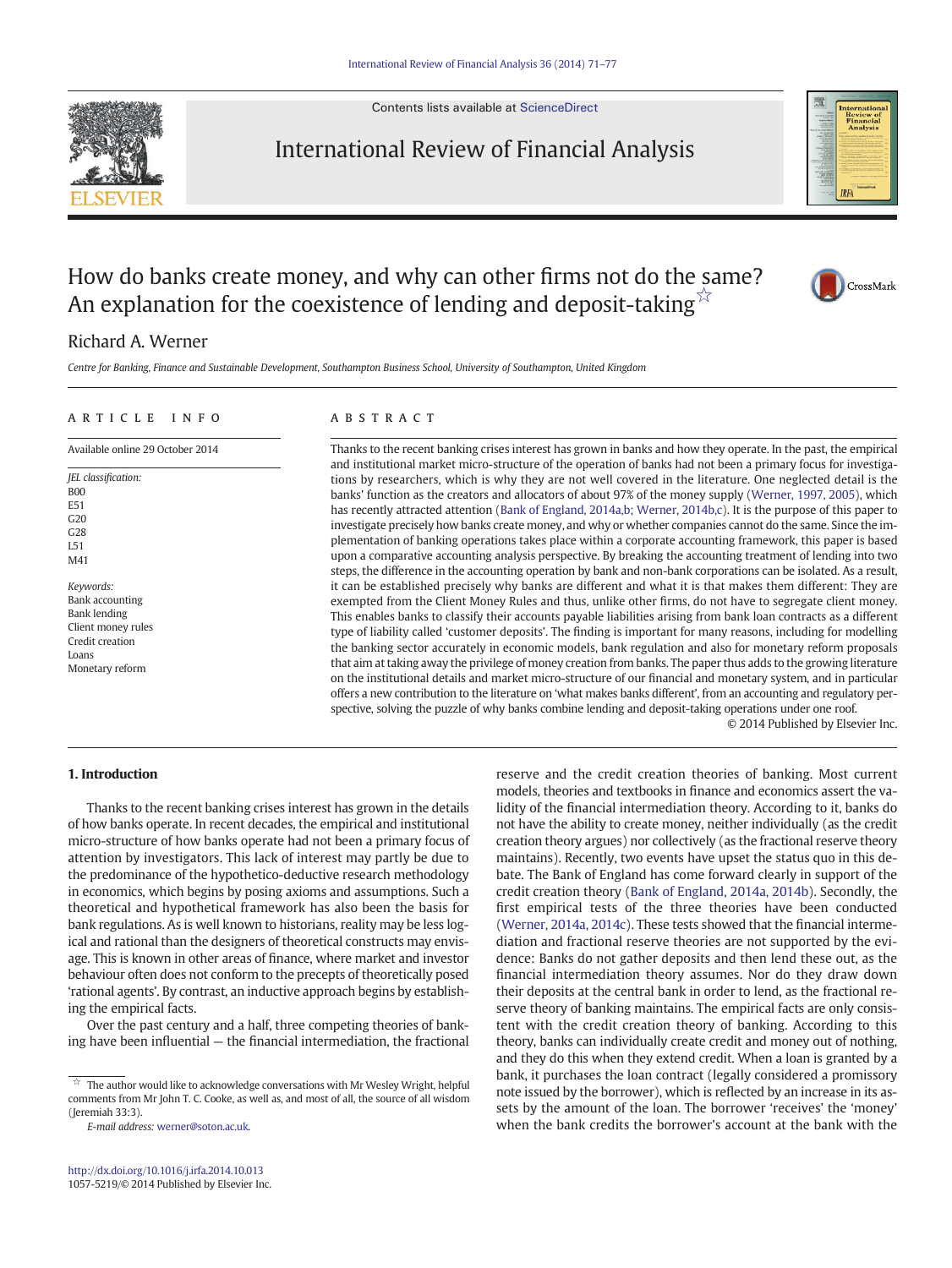amount of the loan. The balance sheet lengthens. Through the process of credit creation 97% of the money supply is created in the UK today [\(Werner, 2005](#page-6-0)), and similar proportions apply to most industrialised economies. Not surprisingly, the use to which bank credit is put to determines its effect, namely whether bank credit is extended for productive, consumptive, or speculative purposes (the Quantity Theory of Credit, see [Werner, 1997, 2005, 2012a\)](#page-6-0).

One reason for the neglect of the institutional and operational details of banks in the research literature in the past decades is likely the fact that no law, statute or bank regulation explicitly grants banks the right (usually considered a sovereign prerogative) to create and allocate the money supply. As a result, many economists, finance researchers, lawyers, accountants, even bankers, let alone the general public, have not been aware of the role of banks as creators and allocators of the money supply.

The establishment of these facts motivates a number of new research questions, many of which did not arise within the two alternative theories of banking. In this paper the question is considered of what exactly it is that enables banks to individually create credit and money out of nothing, and why or whether other financial firms and intermediaries, or ordinary corporations not active in the financial sector, cannot do likewise. Is what enables banks to create money a feature unique to banks, or is [Minsky's \(1986\)](#page-6-0) claim more relevant that "everyone can issue money"? Being able to create money is a desirable ability, and if it was possible for other agents to do so, they would likely also engage in this activity. Are non-bank financial institutions, including so-called 'shadow banks', engaged in money creation? With financial deregulation and the development of hybrid financial instruments, the demarcation between banks and non-banks often is said to be elusive. Is it possible to pinpoint the difference?

Furthermore, there are a number of fundamental questions concerning banks that remain unanswered in the literature. "What are the defining characteristics of a bank?" ask [Kashyap, Rajan, and Stein](#page-6-0) [\(2002\).](#page-6-0) Specifically, it remains a conundrum to economists why banks combine what are effectively very different operations, namely deposit-taking and granting of loans, and why securities or capital markets cannot substitute these functions, despite in theory being capable of doing so separately:

"…commercial banks are institutions that engage in two distinct types of activities, one on each side of the balance sheet—deposit-taking and lending. …A great deal of theoretical and empirical analysis has been devoted to understanding the circumstances under which each of these two activities might require the services of an intermediary, as opposed to being implemented in arm's-length securities markets. While much has been learned from this work, with few exceptions it has not addressed a fundamental question: why is it important that one institution carry out both functions under the same roof?" ([Kashyap et al., 2002,](#page-6-0) [p. 33f\)](#page-6-0).

They also argue that it is of utmost importance to answer this question:

"The question of whether or not there is a real synergy between deposittaking and lending has far-reaching implications" (op. cit., p. 34).

They cite the question of monetary reform as one of the reasons why the question needs to be answered. Their own answer is based on the provision of loan commitments by banks — a particular institutional feature that does not apply to all banks and does not usually dominate bank lending. It is hence difficult to argue that the question they raise has been answered fully. This is especially true, since the authors are adherents of the financial intermediation theory of banking which claims, erroneously, that banks gather deposits and then lend these deposits out.

It is the purpose of this article to offer new answers to these questions, which are in line with the empirical record. Joseph Schumpeter (1917/18) argued that banking is primarily accounting, and that banks are the 'bookkeeping centre' of the economy and act as its 'social accountants' (1934, p. 124). [Stiglitz and Weiss \(1989\)](#page-6-0) also consider banks as operating 'society's accounting system'. [Werner \(2014a,](#page-6-0) [2014c\)](#page-6-0) shows that the three theories of banking are distinguished by their differing bank accounting and that the crucial difference of banks and firms without a banking licence revolves around the issue of lending. [Werner \(2005\)](#page-6-0) had argued:

"Bank credit creation does not channel existing money to new uses. It newly creates money that did not exist beforehand and channels it to some use…. What makes this 'creative accounting' possible is the other function of banks as the settlement system of all non-cash transactions in the economy. … Since banks work as the accountants of record – while the rest of the economy assumes they are honest accountants – it is possible for the banks to increase the money in the accounts of some of us (those who receive a loan), by simply altering the figures. Nobody else will notice, because agents cannot distinguish between money that had actually been saved and deposited and money that has been created 'out of nothing' by the bank" (p. 179).

However, surprisingly little has been written about the actual accounting details of bank operations, especially concerning their lending, and how precisely it differs from the accounting of non-bank firms. It is thus corporate accounting that we must turn to in order to analyse the questions at hand in a comparative analysis of the treatment of lending by different types of corporate lenders.

#### 2. Comparative accounting of lending

Although the implementation of banking services relies heavily on accounting, hardly any scholarly literature exists that explains in detail the accounting mechanics of bank credit creation and precisely how bank accounting differs from corporate accounting of non-bank firms. There is also virtually no scholarly literature on the question of which regulations precisely enable banks to create money. These issues are however of great interest, especially since the function of banks as the creators and allocators of the money supply is not explicitly stated in any law, statute, regulation, ordinance, directive or court judgement.

From the absence of explicit statutory powers to create money it can be deduced that this ability of banks is likely derived from the operational, that is, accounting conventions and regulations of banking. These either differ from those of non-banks, so that only banks are able to create money, or else non-banks have missed out on the significant opportunities money creation may afford.

In order to identify the difference in accounting treatment of the lending operation by banks, we adopt a comparative accounting analysis perspective. For this purpose, we compare the accounting of a loan extended by (a) a non-financial corporation (NFC, such as a manufacturer extending a financial loan to a supplier), (b) a non-bank financial institution (NBFI, such as a stock broker extending a margin loan to a client) and (c) a bank. [Table 1](#page-2-0) shows the changes in balance sheets of a new loan of \$100 m, after its issuance and remittance.

When the non-financial corporation, such as a manufacturer, grants a loan to another firm, the loan contract is shown as an increase in assets: the firm now has an additional claim on debtors — this is the borrower's promise to repay the loan. The lender purchases the loan contract, treated as a promissory note. Meanwhile, when the firm disburses the loan (and hence discharges its obligation to make the money available to the borrower), it is drawing down its cash reserves or monetary deposits with its banks. As a result, one gross asset increase is matched by an equally-sized gross asset decrease, leaving net total assets unchanged.

In the second case, of a non-bank financial institution, such as a stock broker engaging in margin lending, the loan contract is the claim on the borrower that is added as an asset to the balance sheet, while the disbursement of the loan – for instance by transferring it to the client or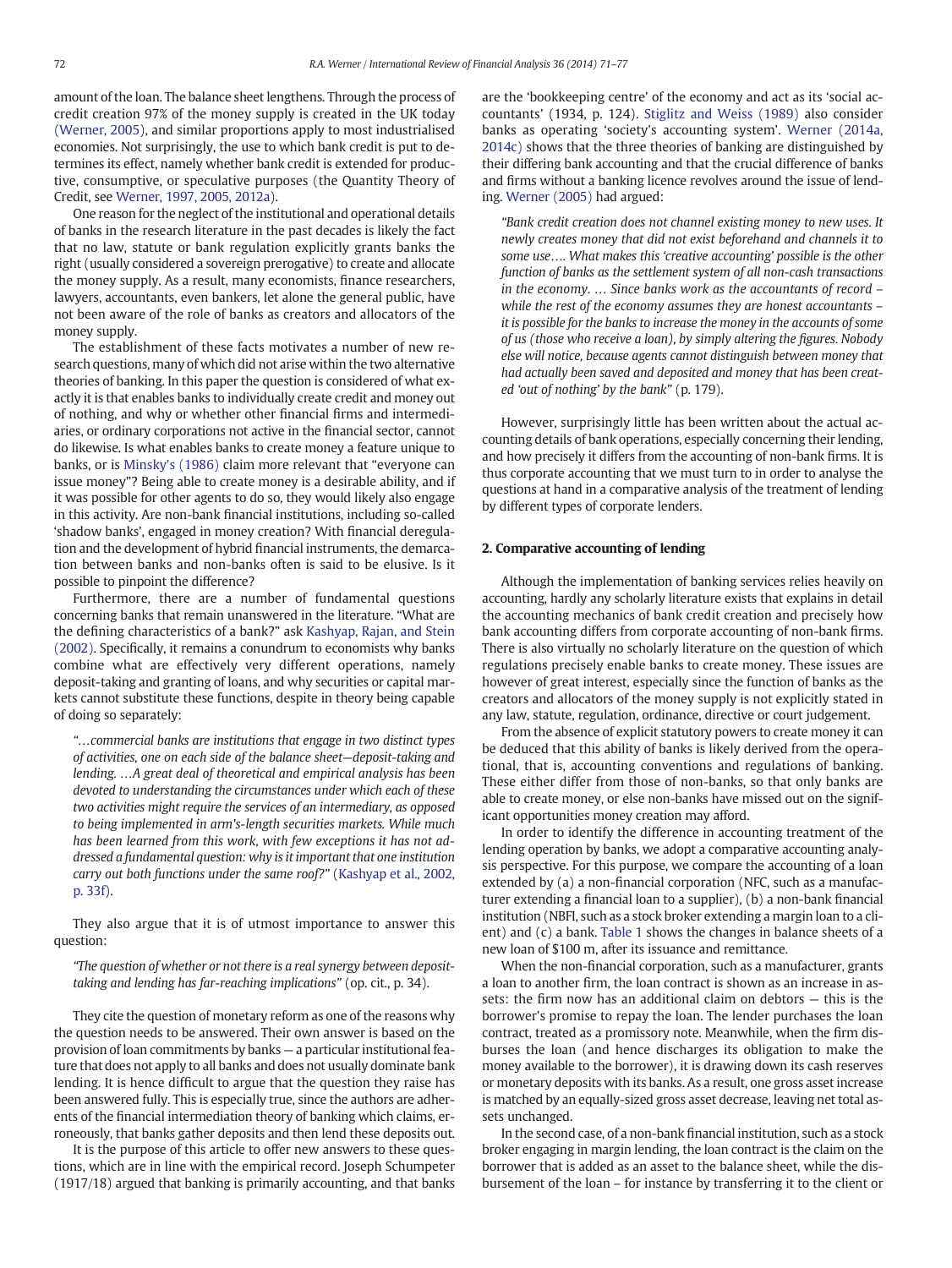<span id="page-2-0"></span>

This table shows how accounting conventions handle the granting and disbursing of a loan by different types of firms: a non-financial corporation (NFC), a non-bank financial institution (NBFI, e.g. a stock broker), and a bank. In this and the following tables, only the change in balance sheet items is shown. As can be seen, something is different in the case of the bank.

the stock exchange to settle the margin trade conducted by its client – reduces the firm's monetary balances (likely held with a bank). As a result, total assets and total liabilities remain unchanged.

While the balance sheet total is not affected by the granting and disbursement of the loan in the case of firms other than banks, the picture looks very different in the case of a bank. While the loan contract shows up as an increase in assets with all types of corporations, in the case of a bank the disbursement of the loan takes a different form from that of the other firms: it appears as a positive entry on the liability side of the balance sheet, as opposed to being a negative entry on the asset side, as in the case of non-banks. As a result, it does not counter-balance the increased gross assets. Instead, both assets and liabilities expand. The bank's balance sheet lengthens on both sides by the amount of the loan (see the empirical evidence in [Werner, 2014a, 2014c](#page-6-0)). Thus it is clear that banks conduct their accounting operations differently from others, even differently from their near-relatives, the non-bank financial institutions.

What precisely, however, causes this very different treatment of lending on bank balance sheets as opposed to its treatment by all other types of firms? In order to answer this question, the comparison of the above accounting information is insufficient. It is necessary to gain further, more detailed insight into the accounting operations shown in Table 1. Specifically, what is it that enables banks to discharge their loan without drawing down any assets (as both the financial intermediation and fractional reserve theories of banking had indeed maintained, erroneously)?

In order to answer this question, the device is chosen to break down what currently is one set of double-entry operations, into smaller steps in order to be able to analyse them in greater detail. Specifically, the lending process is broken down into two steps, whose accounting representations are shown separately and in sequence. Assume, for instance, that the borrower asked out of convenience to proceed with signing the loan contract, but for the disbursement of the loan to be delayed by a week, while all other paper work and accounting are completed. In other words, the act of signing a loan contract and both borrower and lender contractually agreeing to their respective obligations is analytically and practically

separated from the act of disbursing the loan and thereby the lender discharging the lender's obligation to pay out the funds.

Step 1 shows the loan upon signing, committing both parties to their respective obligations (the bank to pay soon, the borrower to repay with interest much later). At this stage the loan funds are not yet made available by the lender. So the lender has an open liability, namely the disbursement of the loan to the borrower. In corporate accounting this is identified as a liability of the category 'accounts payable'. (Step 2 will then describe the situation when the lender has in fact made the loan money available to the borrower and thus discharged the liability arising from its accounts payable item to the borrower.) Table 2 shows Step 1 of this disaggregated lending operation, by recording the changes in balance sheet items.

The same operation is shown for the non-financial corporation, the non-bank financial institution and for the bank (Table 2). In all cases, in Step 1 the loan contract creates an asset for the lender, as the money will be repaid in the future, and a liability in the form of the 'accounts payable', as the loaned money will have to be made available to the borrower at some stage. Therefore, for all types of firms, including banks, the balance sheet lengthens, as both an asset and a liability is added to the balance sheet. What emerges is, therefore that, surprisingly, in Step 1, the accounting is identical for all types of firms, including the bank. In other words, whatever makes banks different and special from non-banks is not visible in the act of agreeing to and implementing a loan contract without disbursing it. Moreover, we see what lengthens the balance sheet of firms – any firm, not just banks – namely agreeing to lend money, while not (yet) paying out the funds to the borrower.

That banks and non-banks are identical in their operations at this stage is an interesting finding. Upon reflection, it is not surprising, as it makes legal and regulatory sense: The act of granting a loan by one legal person to another is not a regulated activity. Business lending in the UK does not require authorisation of any supervisory or regulatory authority. Thus any firm can specialise in lending to other companies at interest, without requiring any authorisation from the financial regulators (Financial Conduct Authority or Prudential Regulatory Authority) or a banking licence in general. Hence it would indeed be surprising to see accounting differences in the operations conducted so far.

#### Table 2 Disaggregating lending: Step 1 — lender and borrower agree.



This table shows Step 1 of the loan operation, now disaggregated into two steps. All parties have signed the loan contract, but the borrower has asked, out of convenience, to delay the disbursement of the loan, which happens in Step 2. Interestingly, at Step 1 it is seen that the accounting treatment is the same for all lenders, including the bank. Banks are not different in any way concerning Step 1.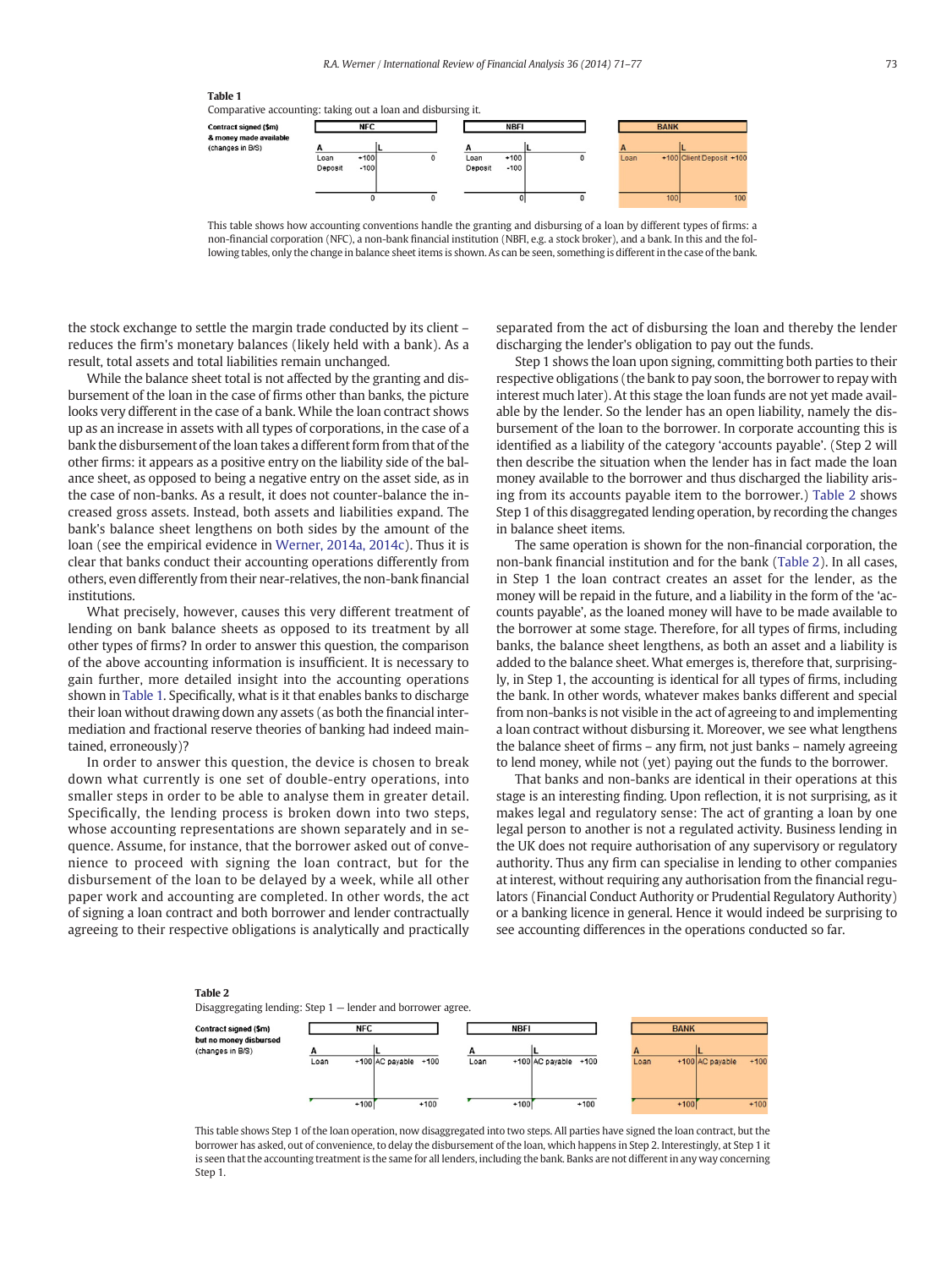### Table 3





This table shows Step 2 of the loan operation, disaggregated into two steps. All lenders now disburse the loan and thus discharge their liability. For firms without a banking licence, the balance sheet contracts and thus reverts back to the original position. For banks only the balance sheet remains unchanged in its expanded position — banks remain stuck in Step 1. In other words: banks do not discharge their liability.

It is thus time to proceed to Step 2, the disbursement of the money from the lender to the borrower. We now already know that whatever it is that enables banks to create money out of nothing, it must take place in the act of making loan funds available to the borrower.

Considering the comparative accounting in Step 2, we observe that for the firm (NFC) and the broker (NBFI) to make the funds available to the borrower, so that the borrower can use them for transactions, involves drawing down the lender's monetary funds (cash at hand, or the lender's deposit balances held with a bank): firms need to give something up, when they pay out the loan (Table 3). Hence, as the money is made available, the cash or deposit balance (an asset) is drawn down and simultaneously the accounts payable item disappears from the firm's liabilities: the firm has paid its account payable and thus discharged its obligation. For firms without a bank licence, the disbursement of the loan is from funds elsewhere within the firm. Thus there is an equal reduction in balance of another account from which the lent funds came from. Therefore, the balance sheet shrinks again. There is no overall change in the total size of the balance sheet as a result of Steps 1 and 2 together.

However, as can be seen in Table 3, the story is quite different for the bank. Surprisingly, we find that unlike the other firms whose balance sheets shrank back in Step 2, the bank's accounts seem in standstill, unchanged from Step 1. The total balance sheet remains lengthened. No balance is drawn down to make a payment to the borrower.

So how is it that the borrower feels that the bank's obligation to make funds available are being met? (If indeed they are being met). This is done through the one, small but crucial accounting change that does take place on the liability side of the bank balance sheet in Step 2: the bank reduces its 'account payable' item by the loan amount, acting as if the money had been disbursed to the customer, and at the same time it presents the customer with a statement that identifies this same obligation of the bank to the borrower, but now simply reclassified as a 'customer deposit' of the borrower with the bank.

The bank, having 'disbursed' the loan, remains in a position where it still owes the money. In other words, the bank does not actually make any money available to the borrower: No transfer of funds from anywhere to the customer or indeed the customer's account takes place. There is no equal reduction in the balance of another account to defray the borrower. Instead, the bank simply re-classified its liabilities, changing the 'accounts payable' obligation arising from the bank loan contract to another liability category called 'customer deposits'.

While the borrower is given the impression that the bank had transferred money from its capital, reserves or other accounts to the borrower's account (as indeed major theories of banking, the financial intermediation and fractional reserve theories, erroneously claim), in reality this is not the case. Neither the bank nor the customer deposited any money, nor were any funds from anywhere outside the bank utilised to make the deposit in the borrower's account. Indeed, there was no depositing of any funds.

In Step 1 the bank had a liability  $-$  an obligation to pay someone. How can it discharge this liability? A law dictionary states:

"The most common way to be discharged from liability … is through payment."<sup>1</sup>

And yet, no payment takes place in Step 2 (and hence in the entire 'lending' process), which is why the bank's balance sheet in total remains stuck in Step 1, when all lenders still owe the money to their respective borrowers. The bank's liability is simply re-named a 'bank deposit'. However, bank deposits are defined by central banks as being part of the official money supply (as measured in such official 'money supply' aggregates as M1, M2, M3 or M4). This confirms that banks create money when they grant a loan: they invent a fictitious customer deposit, which the central bank and all users of our monetary system, consider to be 'money', indistinguishable from 'real' deposits not newly invented by the banks. Thus banks do not just grant credit, they create credit, and simultaneously they create money.

While other non-bank firms can also grant credit, in their case it would be misleading to speak of 'credit creation', since their granting of a loan results in a gross increase in credit (and temporary lengthening of their balance sheet; Step 1), but the discharging of their accounts payable liability arising from the loan contract results in an equal reduction in another credit balance, resulting in a reduction of the overall balance sheet and thus no change in total net credit or money in the economy (Step 2). There is no money creation in the case of firms that are not banks.

The bank, on the other hand, creates gross credit, just like nonbanks, but this is not counter-balanced by an equal reduction in credit balances elsewhere, leaving a net positive addition to credit and deposit — hence money — balances: net credit creation. This credit creation is visible in the permanent expansion in the bank's balance sheet, and is executed through the operation that makes banks unique, namely that instead of discharging their liability to pay out loans, the banks merely reclassify their liabilities originating from loan contracts from what should be an 'accounts payable' item to 'customer deposit' (in practise of course skipping Step 1 entirely and thus neglecting to record the accounts payable item). The bank issues a statement of its liability to the borrower, which records its liability as a 'deposit' of the borrower at the bank.

We have gained important insights, which raise new questions: Why are non-banks not able to do the same, and what precisely is it that allows banks to act differently in Step 2? Could non-banks also create credit in this way? A necessary condition for being able to create an imaginary deposit in the name of the borrower is that the lender ordinarily maintains customer deposits and thus is solely in charge of the record-keeping of customers' deposits. In this case, this controlling power over customers' deposit account records can be used to invent make-belief customer deposits that did not in fact originate from any new deposits (and hence cannot honestly be called 'deposits').

Maintaining customer deposits is not part of the regular business operations of non-financial institutions, so we cannot expect them to be

<sup>1</sup> [http://legal-dictionary.thefreedictionary.com/Discharge+from+Liability.](http://dx.doi.org/10.1016/j.irfa.2012.06.002)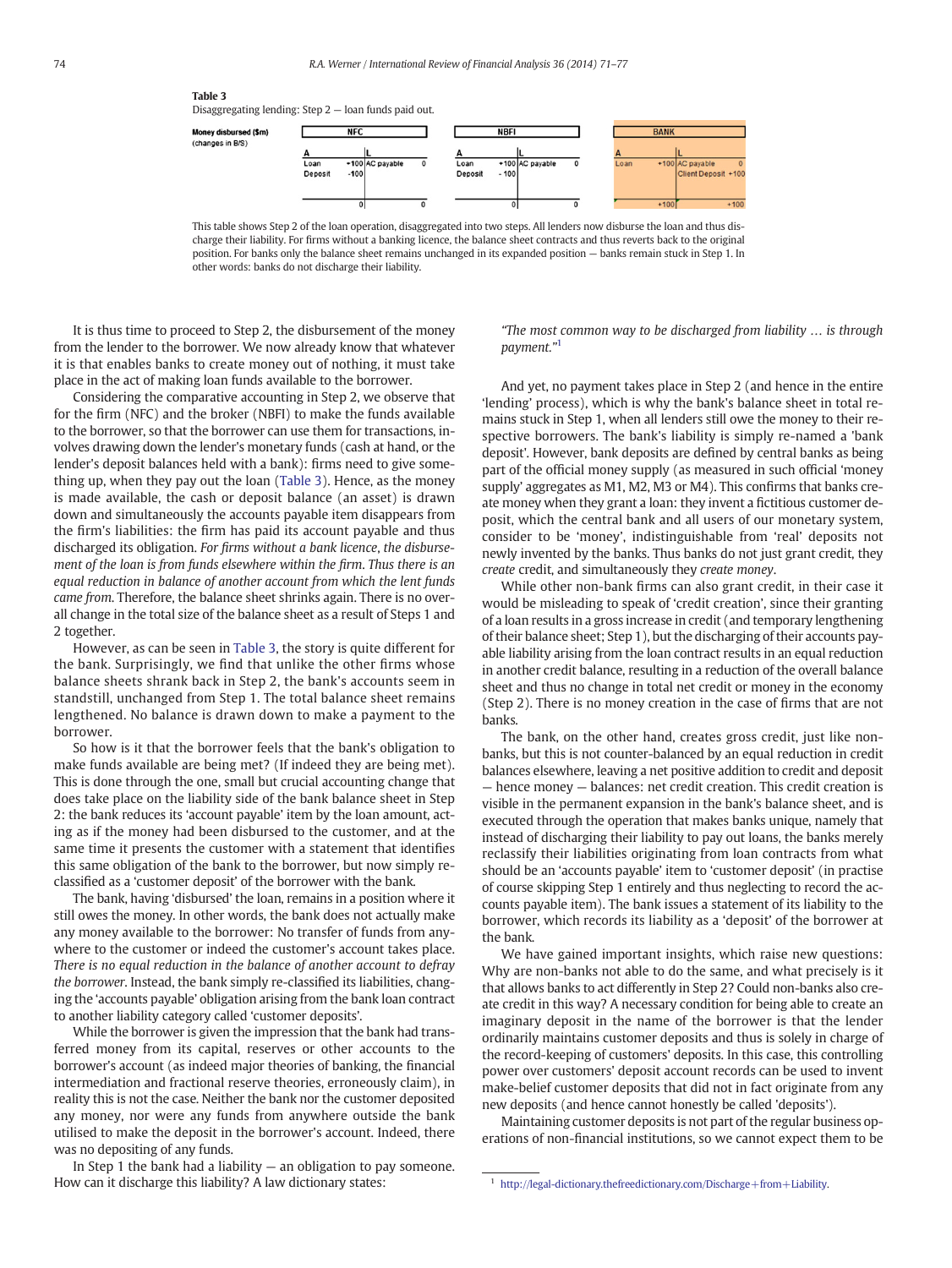able to engage in credit and money creation. However, there are a number of non-bank financial institutions that in the course of ordinary business do maintain deposit accounts for their customers — for instance, stock broking firms. Why, then, are stock brokers which receive client funds and deposits, not able to create credit and money out of nothing, just like banks?

#### 3. Regulation: the little-known 'client money rules'

It is necessary to move beyond corporate accounting rules to the wider field of regulations of business conduct. [Tobin \(1963\)](#page-6-0) argued about banks that

"Any other financial industry subject to the same kind of regulations would behave in much the same way" (p. 418).

This is likely true, but the question remains precisely which regulations are crucial to allow banks to engage in the activity that makes them unique, and likewise, which regulations, if applying equally to non-banks, would allow non-banks to behave in the same way as banks. As noted, lending to other firms is unregulated. It is necessary to examine the regulations of the business of taking customer deposits. An examination of the regulations concerning this reveals that, unlike the lending business, it is a highly restricted type of activity. Regulations differ starkly between banks and non-banks.

In the UK, the cradle of modern banking, financial regulations, specifically, the so-called 'Client Money Rules' [\(FCA, 2013](#page-6-0)), require all firms that hold client money to segregate such money in accounts that keep them separate from the assets or liabilities of the firm itself:

"Depositing Client Money

```
7.4.1. R
```
A firm, on receiving any client money, must promptly place this money into one or more accounts opened with any of the following:

- (1) a central bank;
- (2)  $a$  CRD credit institution<sup>2</sup>;
- (3) a bank authorised in a third country;
- (4) a qualifying money market fund" [FCA \(2013\)](#page-6-0).

For firms that do not have a banking authorisation, client deposits must be held in segregated accounts with banks or money market funds. This means the client assets remain off-balance sheet for the firm, including non-bank financial intermediaries, and the depositor remains the legal owner. This is why the extension of a bank loan by a stock broker cannot result in any addition to the balance sheet: the stock broker will owe the borrower the money (an increase in accounts payable), but since any account of the borrower is not held directly with the stock broker, it is not possible for the stock broker (or other nonbank entities) to mix the clients' deposit accounts with the other liabilities that the broker has towards the clients (such as an accounts payable item arising from loan contracts). So it would be impossible for the stock broker to engage in the re-classification exercise of referring to accounts payable items as (imaginary) customer deposits.

However, things are different, if one has a banking licence:

#### "Depositaries

1.4.6 R The client money chapter does not apply to a depositary when acting as such" …

"Chapter 7 Client Money Rules

Credit Institutions and Approved Banks

7.1.8 R The client money rules do not apply to a CRD credit institution in relation to deposits within the meaning of the CRD held by that institution. …

7.1.9. G If a credit institution that holds money as a deposit with itself is subject to the requirement to disclose information before providing services, it should, in compliance with that obligation, notify the client that: (1) money held for that client in an account with the credit institution will be held by the firm as banker and not as trustee (or in Scotland as agent); and (2) as a result, the money will not be held in accordance with the client money rules" ([FCA, 2013](#page-6-0)).

It follows then that what enables banks to create credit and hence money is their exemption from the Client Money Rules. Thanks to this exemption they are allowed to keep customer deposits on their own balance sheet. This means that depositors who deposit their money with a bank are no longer the legal owners of this money. Instead, they are just one of the general creditors of the bank whom it owes money to. It also means that the bank is able to access the records of the customer deposits held with it and invent a new 'customer deposit' that had not actually been paid in, but instead is a re-classified accounts payable liability of the bank arising from a loan contract.

Whether the Client Money Rules were designed for this purpose, and whether it is indeed lawful for banks to reclassify general 'accounts payable' items as specific liabilities defined as 'customer deposits', without the act of depositing having been undertaken by anyone, is a matter that requires further legal scrutiny, beyond the scope of this paper.

We conclude that by disaggregating bank lending into two steps we have identified precisely how banks create credit, and we have solved a long-standing conundrum in the literature, namely why banks combine what at first appear to be two very different businesses: lending on the one hand, and deposit-taking on the other. The answer is that banks are not financial intermediaries, but creators of the money supply, whereby the act of creating money is contingent on banks maintaining customer deposit accounts, because the money is invented in the form of fictitious customer deposits that are actually re-classified 'accounts payable' liabilities emanating from loan contracts. Banks could not do this if they did not combine lending and deposit taking activities. But, as we saw, combining these activities is a necessary yet insufficient condition for being able to create credit and money. The necessary and sufficient condition for being able to create credit and money is being exempt from the Client Money Rules.

[Kashyap et al. \(2002\)](#page-6-0) argued that what makes banks unique and the reason why they engage in the two tasks of lending and deposit-taking simultaneously was the granting of loan commitments and the resulting need for liquidity provision. However, loan commitments are a subset of lending activity, and we have found that what makes banks unique and requires them to combine lending with deposit-taking does not derive from the lending function per se — since business lending is not even regulated, so that anyone can engage in it without a licence, and, as we saw, the impact of signing a loan contract is common to all firms (Step 1 in the disaggregated accounting of lending).

What makes banks unique and explains the combination of lending and deposit-taking under one roof is the more fundamental fact that they do not have to segregate client accounts, and thus are able to engage in an exercise of 're-labelling' and mixing different liabilities, specifically by re-assigning their accounts payable liabilities incurred when entering into loan agreements, to another category of liability called 'customer deposits'.

What distinguishes banks from non-banks is their ability to create credit and money through lending, which is accomplished by booking what actually are accounts payable liabilities as imaginary customer deposits, and this is in turn made possible by a particular regulation that renders banks unique: their exemption from the Client Money Rules.

 $2$  FCA Handbook Glossary: "CRD credit institution means a credit institution that has its registered office (or, if it has no registered office, its head office) in an EEA State…" [\(FCA,](#page-6-0) [2013\)](#page-6-0).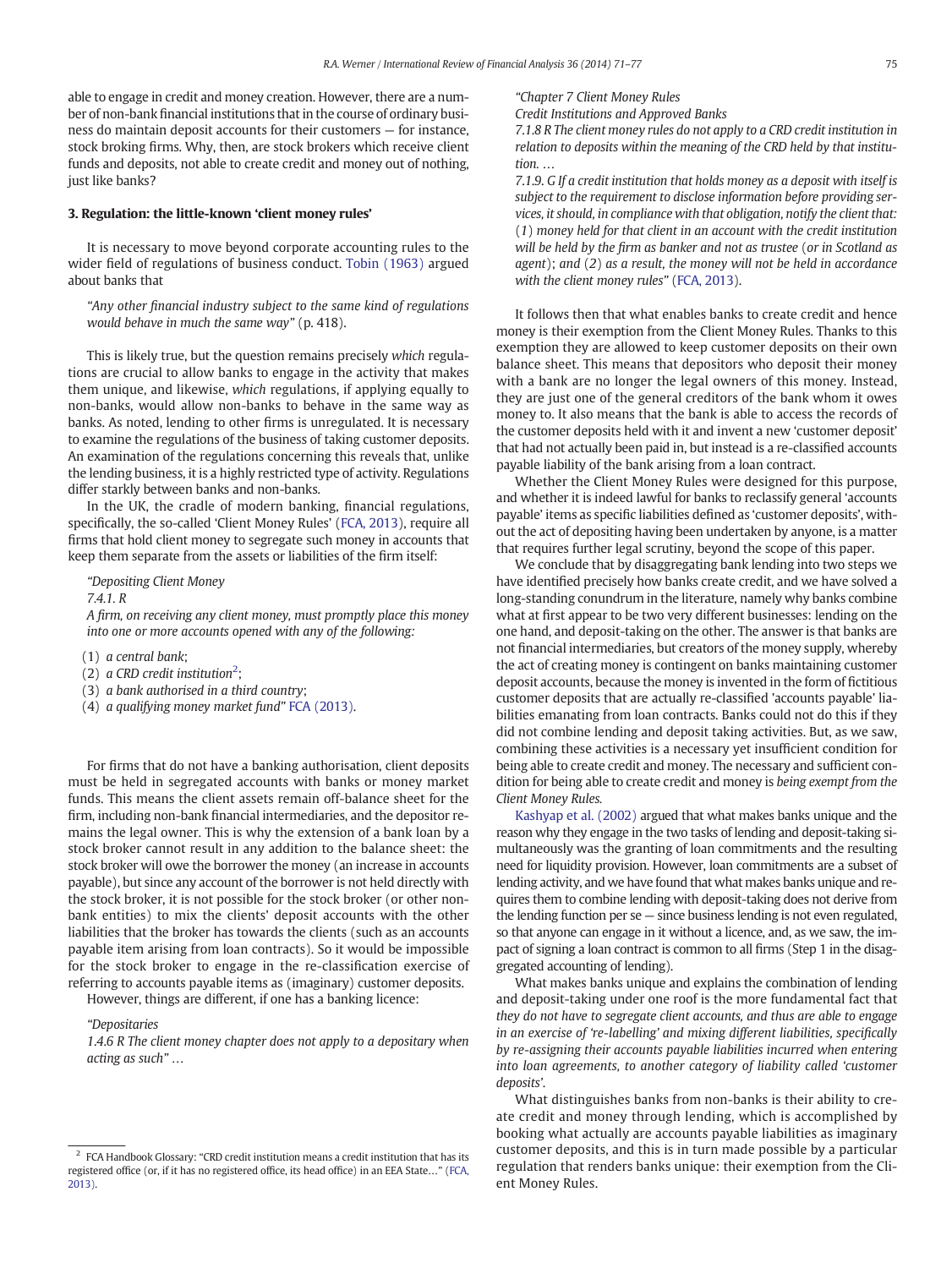#### 4. Some implications

The argument that it is bank regulation that makes banks special has been used to justify deregulation of interest rates and reserve requirements. The logic was that it was the regulation of interest rates and reserve requirements that made banks different and hindered a level playing field. However, this argument has not focused on what really makes banks different from other firms. It is in the business of taking deposits that the regulations make a crucial difference for banks and non-banks. It would appear that those who argue that bank regulations should be liberalised in order to create a level playing field with non-banks have neglected to demand that the banks' unique exemption from the Client Money Rules – a regulation benefitting only banks – needs to be deregulated as well, so that banks must also conform to the Client Money Rules. Indeed, it would appear that monetary reformers (see, for instance, [Benes](#page-6-0) [and Kumhof, 2012](#page-6-0)) could very simply achieve their goal of revoking the banks' ability to create money through credit creation, by simply scrapping banks' exemption from the Client Money Rules. In the case of UK regulation, deleting CASS 7, 1.4.6 and 7.1.8. should be sufficient.<sup>3</sup> A reasonable justification for cancelling the banks' exemption would be the fact that (a) no reasonable grounds for their exemption have been made, and (b) banks have routinely abused this exemption in order to misrepresent other liabilities as 'customer deposits'. While the latter would not have been possible if the Client Money Rules had applied to banks, it is not obvious that the Client Money Rules were designed for this purpose.

Alternatively, one could argue that it would level the playing field, if the banks' current exemption from the Client Money Rules was also granted to all other firms — in other words, if the Client Money Rules themselves were abolished. This would allow all firms to also engage in the kind of creative accounting that has become an established practise among banks. It would certainly ensure that competition between banks and non-bank financial institutions would become more meaningful, since the exemption from the Client Money Rules, together with the banks' deployment of this exemption for the purpose of re-labelling their liabilities, has given significant competitive advantages to banks over all other types of firms: banks have been able to create and allocate money – virtually the entire money supply in the economy – while no other firm is able to do the same. However, apart from the new risks for the public arising from such deregulation, even in this case banks would maintain their advantage and their monopoly on money creation, if the state maintained the rule that taxes need to be paid in privately created bank money only: Today, tax payments cannot be made in legal tender (Bank of England notes), but only in bank credit money, which is private company credit, created by banks' re-classification of their accounts payable liabilities as imaginary customer deposits. By forcing all tax payers to acquire bank money in this way, the state effectively transfers sovereignty over money creation to the banks. The importance of the denomination of taxes has long been recognised. Adam Smith commented on it as follows:

"A prince, who should enact that a certain proportion of his taxes should be paid in a paper money of a certain kind, might thereby give a certain value to this paper money" [\(1776,](#page-6-0) p. 328).

The findings are important also for other types of reforms, including the reform of bank regulation. So far, bank regulation has emphasised capital adequacy requirements in order to manage bank activity. This has failed spectacularly, as Basel I could not prevent, and likely contributed to the propagation of the Japanese and Asian crises in the 1990s, and Basel II is similarly implicated in the 2008 financial crisis. As [Werner \(2005, 2010, 2014a, 2014c\)](#page-6-0) argues, Basel rules were doomed to failure, since they consider banks as financial intermediaries, when in actual fact they are the creators of the money supply. Since banks invent money as fictitious deposits, it can be readily shown that capital adequacy based bank regulation does not have to restrict bank activity: banks can create money and hence can arrange for money to be made available to purchase newly issued shares that increase their bank capital. In other words, banks could simply invent the money that is then used to increase their capital. This is what Barclays Bank did in 2008, in order to avoid the use of tax money to shore up the bank's capital: Barclays 'raised' £5.8 bn in new equity from Gulf sovereign wealth investors — by, it has transpired, lending them the money! As is explained in [Werner \(2014a\)](#page-6-0), Barclays implemented a standard loan operation, thus inventing the £5.8 bn deposit 'lent' to the investor. This deposit was then used to 'purchase' the newly issued Barclays shares. Thus in this case the bank liability originating from the bank loan to the Gulf investor transmuted from (1) an accounts payable liability to (2) a customer deposit liability, to finally end up as (3) equity — another category on the liability side of the bank's balance sheet. Effectively, Barclays invented its own capital. This certainly was cheaper for the UK tax payer than using tax money. As publicly listed companies in general are not allowed to lend money to firms for the purpose of buying their stocks, it was not in conformity with the Companies Act 2006 (Section 678, Prohibition of assistance for acquisition of shares in public company). But regulators were willing to overlook this. As [Werner](#page-6-0) [\(2014b\)](#page-6-0) argues, using central bank or bank credit creation is in principle the most cost-effective way to clean up the banking system and ensure that bank credit growth recovers quickly. The Barclays case is however evidence that stricter capital requirements do not necessary prevent banks from expanding credit and money creation, since their creation of deposits generates more purchasing power with which increased bank capital can also be funded. To manage bank credit creation more effectively, the differing consequences of different types of lending need to be recognised (bank credit creation for financial transactions affects asset prices and is in aggregate unsustainable, bank credit for consumption affects consumer prices, and bank credit for productive investment purposes is sustainable and non-inflationary, as the Quantity Theory of Credit, [Werner, 1997,](#page-6-0) maintains). Given the reality of market imperfections and rationing, more direct interventions in the credit market, in the form of 'guidance' of bank credit (for instance by curtailing costly and dangerous financial credit creation) need to be re-considered ([Werner, 2005\)](#page-6-0). They have a good track record for preventing credit and hence asset boom-bust cycle. Alternatively, the structure of the banking system needs to be designed such that it is dominated by banks that mainly lend for productive investments in the ordinary course of their business, such as local banks lending to SMEs [\(Werner, 2013](#page-6-0)).

#### 5. Conclusion

In this paper a number of fundamental questions concerning banks have been answered. This includes the old questions of why banks combine what are effectively very different operations, namely deposittaking and granting of loans under one roof, what are the "defining characteristics of a bank", and "why securities markets and non-bank firms cannot do the same" [\(Kashyap et al., 2002\)](#page-6-0). It also includes new questions predicated on the recognition that banks create credit and money, namely what exactly it is that enables banks to create credit and money out of nothing, and whether or why other financial firms and intermediaries, or ordinary corporations cannot do the same. This includes the question of whether non-bank financial institutions, including so-called 'shadow banks', can engage in money creation as well, the question whether "everyone can issue money" ([Minsky,](#page-6-0) [1986\)](#page-6-0), and the questions of how bank regulation should and how monetary reform could be structured.

<sup>&</sup>lt;sup>3</sup> For a more detailed discussion of how to implement monetary reform by changing the Client Money Rules, please see [Werner \(2012b\)](#page-6-0), which was submitted upon invitation to the Althing, Iceland's Parliament.